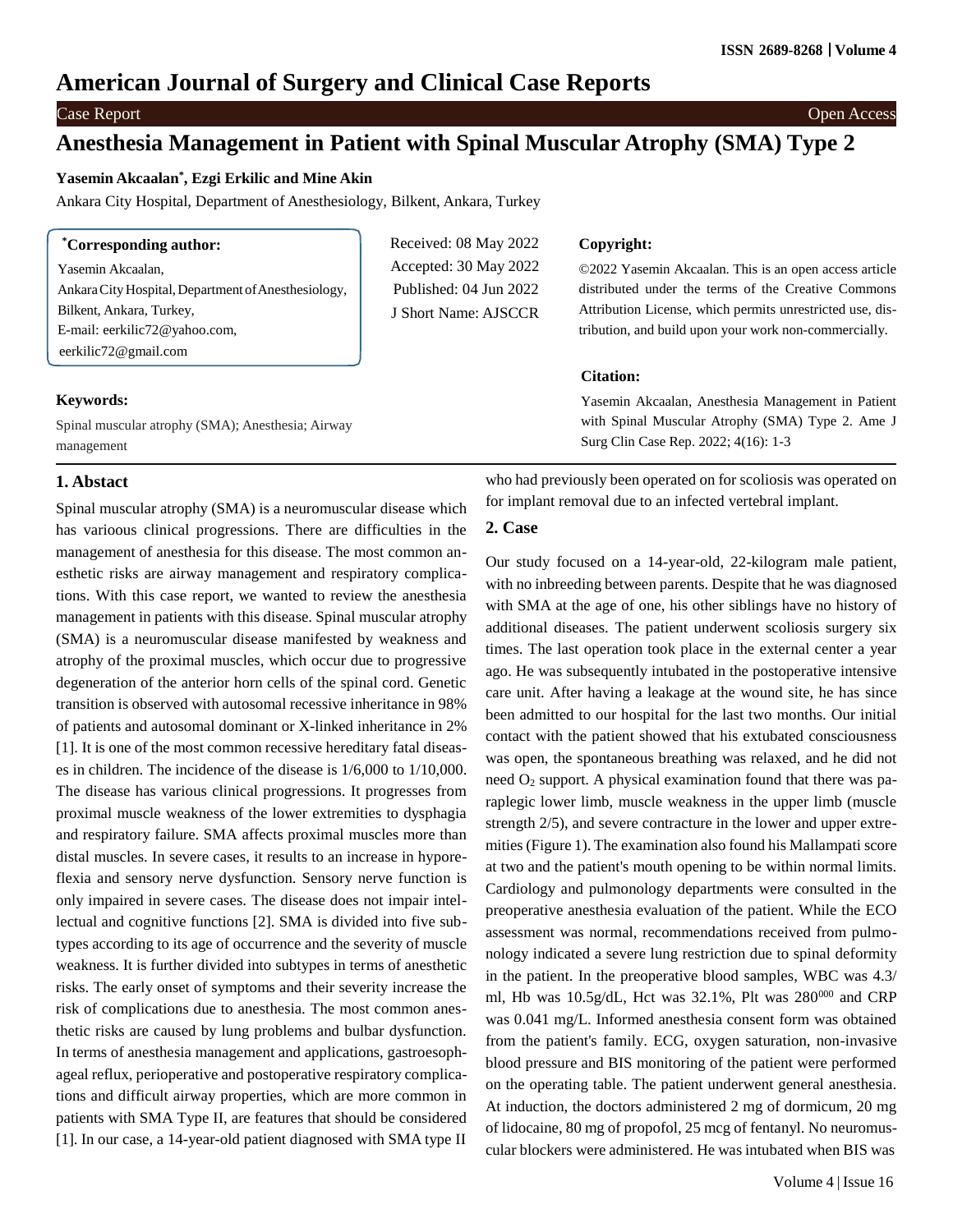#### ajsccr.org 2

forty-six. Since the patient had a difficult intubation, the Cormack Lahen score was three. He was intubated with the spiral cuffed number 5 tube with direct laryngoscopy. One percent sevoflurane induction and remifentanyl infusion of 0.1-0.2 mcg/kg/min were used to maintain anesthesia. After the patient was given the left lateral decubitus position, the surgical procedure commenced. While his hemodynamics remained stable throughout the surgery, his BIS was monitored between 42-48. The surgery lasted for 2 hours and

15 minutes. Dexketoprofen 25 mg iv was administered for postoperative analgesia near the end of surgery. By the extubation stage, after all the anesthetics were turned off, the patient received 100%  $O<sub>2</sub>$  for respiration. When the BIS value was 70-75, the patient had a tidal volume of 100-120 ml, after which the patient was extubated. After the operation, he was taken to ICU without  $O_2$  support but with  $SpO<sub>2</sub>97$ . The patient was followed up in intensive care for one day postoperative and then taken to the department.



#### **3. Discussion**

The most common surgical operations performed in patients with SMA are orthopedic operations such as osteotomy, tendon relaxation and scoliosis surgery. There is no ideal and standard method of anesthesia in these situations. Anesthetic risks vary between the subtypes of SMA and the severity of the disease. These risks include various problems such as respiratory failure, difficulty in airway management, gastroesophageal reflux and associated aspiration, increased need for postoperative intensive care, and restrictions on the use of neuromuscular blockers [3]. In SMA patients, especially those with SMA types I and II, the gradually increasing worsening of respiratory function and dyspnea are usually observed. On the one hand, weakness in the inspiratory muscles can cause respiratory failure. While on the other hand, weakness in the expiratory muscles can cause accumulation of secretions because of insufficient cough and chronic atelectasis [4]. In addition, due to spinal deformities such as kyphoscoliosis, restrictive lung disease may occur, which may have a severe clinical course. As a result, a bad lung with a reduced respiratory capacity may be encountered. Such patients need to be monitored in the postoperative intensive care unit. Even after minor surgical procedures, prolonged hospitalization should be recommended [5].

Airway control and difficult intubation are the main anesthetic problems in SMA patients. Both mask ventilation and endotracheal intubation difficulties can be encountered due to scoliosis-related deformities and the patient's joint contractures. The decrease in mouth opening may be parallel to the increase in age or may be secondary to ankylosis of the mandibular joint. Existing studies

have found that 30% of SMA type II young patients have difficulty opening their mouth. This rate may increase to 80% in later ages [6]. In patients who are considered difficult to intubate, laryngeal mask, fiberoptic intubation, retrograde intubation and/or intubation with a video laryngoscope should be kept in mind as alternative options. Caution should be exercised during the use of LMA in terms of gastroesophageal reflux and aspiration, which are especially common in SMA type I and II patients [1,2]. The most important and noteworthy things to consider in terms of anesthetic drugs used during general anesthesia in SMA patients are non-depolarizing neuromuscular blocking agents and opioids. A more accurate approach would be to follow up by monitoring TOF in patients using muscle relaxants. Opioids have only been used perioperatively in SMA patients. Opioids should be used in a titrating, monitoring and follow-up manner. When used for postoperative analgesia, they can cause respiratory depression due to a limited respiratory reserve in patients. Thus short-acting opioids will be a more suitable option for intraoperative use [1].

## **4. Results**

There is no ideal anesthesia management in SMA patients. The most common anesthetic risks are airway management and respiratory complications. With these in mind, we successfully performed both induction and maintenance of anesthesia to the patient. This was done with a minimum number of opioids without muscle relaxants. Although sevoflurane has a central muscle relaxant effect, we believe that the combination of 1% sevoflurane and remifentanyl can be used reliably both for intraoperative anesthesia management and postoperative recovery.